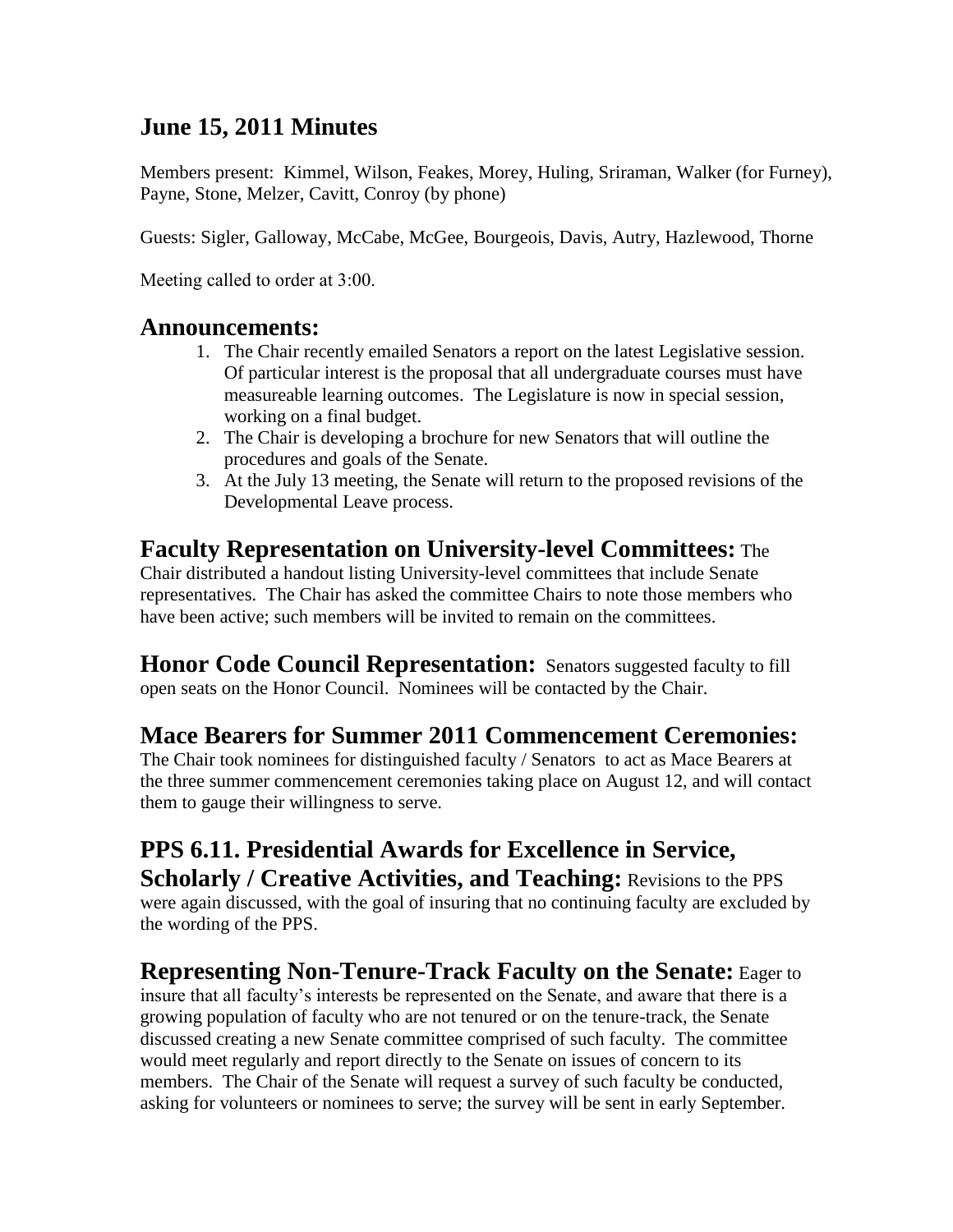Senators suggested that the new committee be composed of two faculty from each college, with the Vice Chair of the Senate serving as the Chair.

# **BREAK**

**Legal Representation at the University; Merit Raises; Search Committee for Associate Provost:** Acting Provost Bourgeois reported that the appointment of a System Attorney is imminent. This person will be on campus regularly each month, and faculty will have direct access to the Attorney – a relationship with which the President agrees. The appointee will begin work in early July. Dr. Bourgeois added that most of retiring University Attorney Bill Fly's office staff is still in place and will assist the System Attorney with Texas State issues.

*Merit Raises:* Dr. Bourgeois took a few minutes to outline the current situation on merit raises, explaining that the Legislature has still not passed a definitive state budget. Thus, it is too early to know for certain if there will be merit raises, but the situation does not look promising. The University's goal is to reinstate the merit pool as soon as possible. One source of revenue will be money earned from increased enrollment. While the numbers for the coming semester look good, there is concern that students admitted later in the process may not get grants as expected, and therefore may not be able to attend.

*Search Committee for New Associate Provost:* Dr. Bourgeois is creating a search committee, to be headed by Dr. Hennessy. Other representatives will be selected from nominations forwarded by Chairs and the Senate. The search will be limited to internal candidates, with the start for the position being January 2, 2012. All applicants should have previous experience as Chairs or Deans.

## **University Curriculum Committee Recommendations:** Chair of

the UCC, Don Hazlewood, offered the Committee's recommendations on three proposals:

- 1. Delete the undergraduate minor in Dance.
- 2. Move the Master of Science major in Healthcare Human Resources from the School of Health Administration to the Department of Management and rename to a Master of Science major in Human Resources.
- 3. Create an Honors College and move the undergraduate minor in Honors Studies into the new College.

Discussion centered on the planned creation of an Honors College. The Senate will continue its discussion of the proposals at the July 13 meeting, and will then vote on the UCC recommendations.

New Business:

- 1. New Faculty Orientation is scheduled for August 22. The Chair reminded Senators that they are encouraged to attend and meet new faculty.
- 2. Beginning August 2012, semesters must begin on a Monday. The University is working to revise academic calendars to reflect this new requirement.